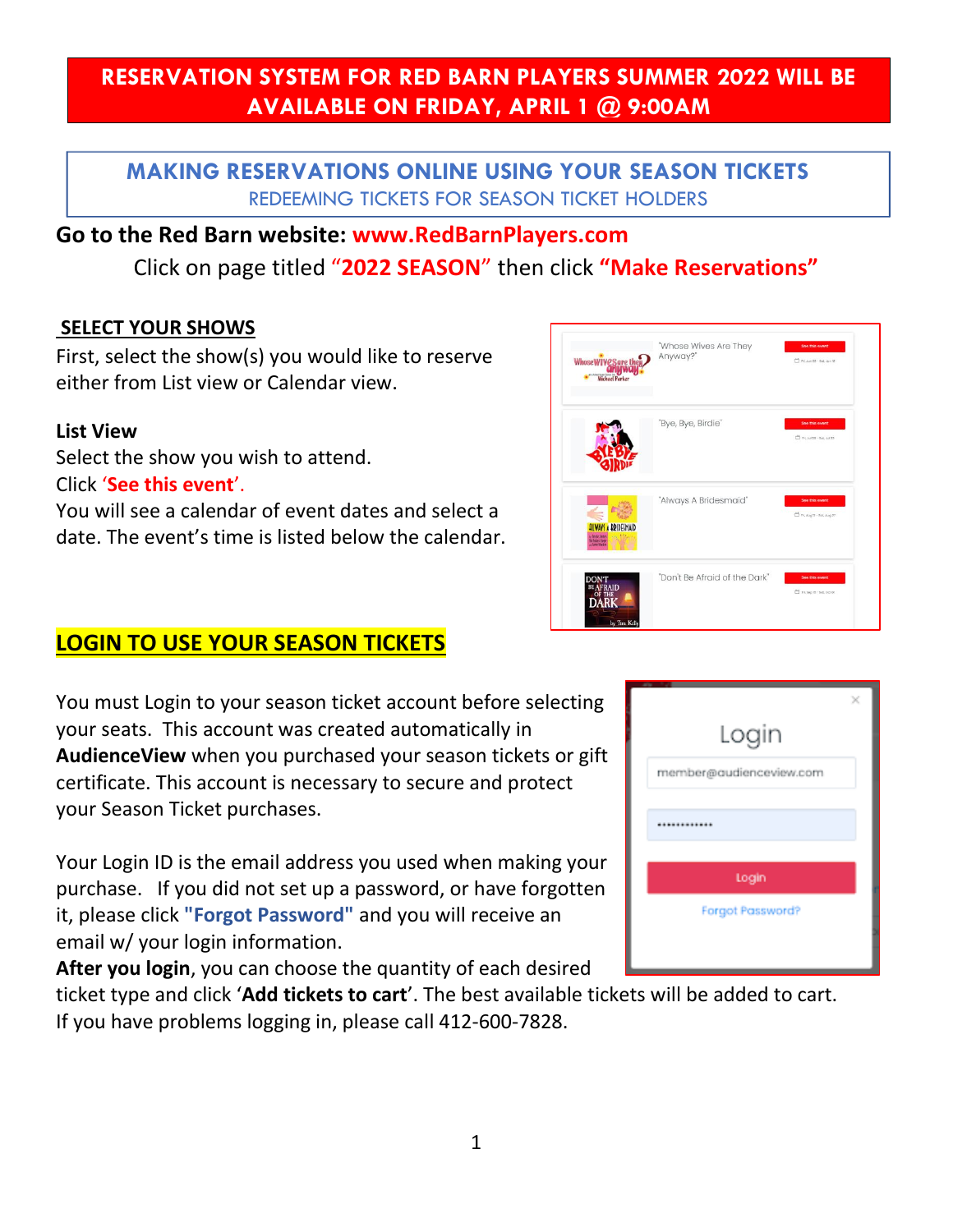# **SELECTING SEATING**

Choose your own seats or have system assign the best available seating.

## **FIND BEST AVAILABLE SEATING**

**After you login**, you can choose the quantity of each desired ticket type and click '**Add tickets to cart**'. The [best available](https://audienceviewcommunities.force.com/Professional/s/article/Reserved-Seating-FAQ#q20) tickets will be added to cart.

#### **SELECT SEATS FROM MAP**

Choosing this option, you will see the seating chart where you can zoom in to choose your seats. **Please note: the STAGE is located at the TOP of this seating chart.**

Click your desired seats, Click '**Add**' next to your desired ticket type, the selection will be reflected in the sidebar.



## **AFTER ADDING TICKETS TO CART**

When you have completed your selections, you will be asked if you want to proceed to the checkout or browse for other shows. When you click '**Checkout**', you will be brought to your cart.



## **REVIEWING THE CART**

You will be directed to review your cart. At the completion of each step, the cart guides you through the next few steps.

#### **CART CONTENTS**

In the cart view, you will see any items that you have added. **If you are using your Season Tickets/Flex Package, you should see "\$0" charge.**

The cart will also show you how much time remaining to make the transaction (15 minutes). This resets every time a new item is added. Please select a delivery method for the tickets.